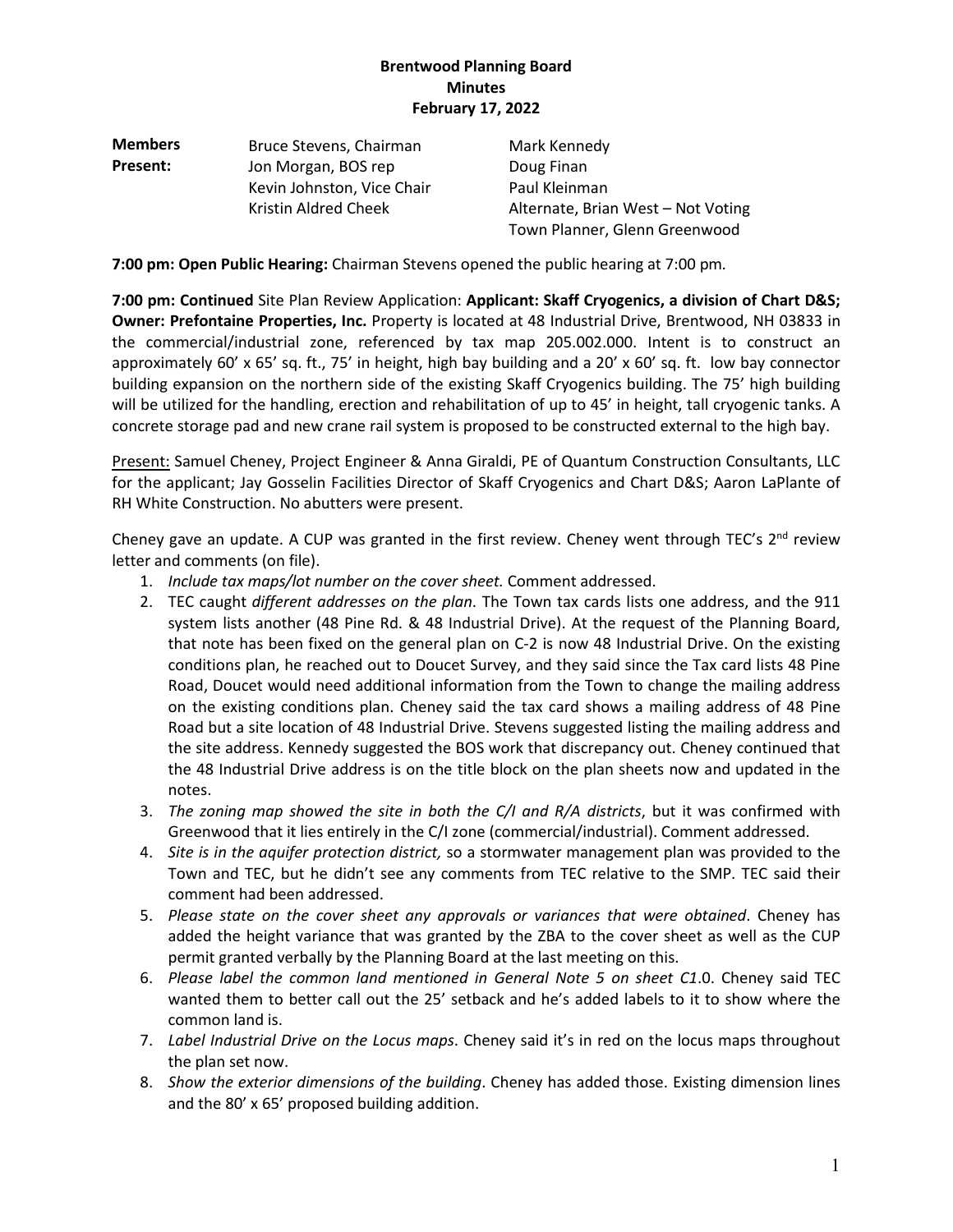- 9. *Please provide more detail for the treatment of the storage trailers on sheet C1.1.* Cheney said a note can be added stating that the storage trailers would be relocated by the Owner prior to the start of construction.
- 10. *Show width of access road.* Cheney said on C2, the road dimensions, width has been added.
- 11. *Provide additional information on the subsurface infiltration system;* Cheney said they wanted more detail on the stormwater manifold which is located on sheet C 6.2. There is a better sketch now for how the pipes connect to the chamber.
- 12. *Provide information on proposed lighting.* Cheney said there is a separate photometric plan showing lighting fixtures and illuminance. Kennedy said there is no illumination on the tower itself, it's down low correct. Cheney agreed and showed the Board the proposed lights on the elevation plan, mainly security lighting.
- 13. *Provide surface treatments of the proposed building.* Cheney has added, it's to match the existing building.

Cheney reviewed the Town Planner, Greenwood's 2<sup>nd</sup> review letter and comments (on file).

*7. There are required fifty-foot vegetated buffers for side lines that abut residential use. A waiver request should be submitted to the Planning Board for consideration.* Stevens confirmed that he and Finan had gone out to the site to view that area, the elevation is so high, there's no need for a buffer.

Cheney had submitted a waiver request (on file) to waive the requirements of section 9.14 of the site plan review regulations which states that a 50-foot vegetated buffers are required along property lines separating a commercial lot from a residential lot.

Motion made by Finan,  $2^{nd}$  by Johnston, to grant the waiver from 9.14 of the site plan regulations requiring a 50-foot vegetated buffer along property lines separating commercial from residential. All were in favor. Motion carried.

Greenwood asked that Cheney add that waiver note to the cover page. Cheney agreed to add it. Cheney continued with the review of Greenwood's comments.

*8. The applicant needs to provide the Planning Board electronic versions of the final approved plan.* 

*10. The plan set provide two different addresses.* No further discussion needed per Greenwood.

*12. The aerial photo shows many structures being stored in the 25-foot property line setback.* Cheney said Jay will remove, relocate them prior to construction. Stevens asked if that is a note on the plan. Cheney will add a note on the plan.

*13. The existing parking lot bleeds into the setback area as well. This corner should be removed.* Cheney said saw cut pavement and remove 10' of pavement. Sheet 2 shows loam and seed in this area. He will call it out better (on later sheets, that area is outside the 25' buffer). Cheney will call that out and make it clear that it's loam and seeded and not pavement.

Stevens said at one of the earlier hearings, abutters had mentioned non-reflective coating on the side that faced Deer Hill Road. Cheney said non-reflective paint. Gosselin said the building isn't reflective now. Add a note to the plan about it being non-reflective on that Deer Hill Rd. side of the building. Giraldi and Cheney agreed.

Cheney went through the SFC  $2<sup>nd</sup>$  review letter and 3 comments (on file). 1) Jason Grant at the Fire Department supplied Cheney with the size of the largest fire apparatus so the site circulation can accommodate. SFC closed the comment. 2) Cheney said on the general note on sheet CX note 8; the new addition is minimally construction type IIB – non-protected non-combustible construction. Colby Fire Protection Inc. had their engineering firm, Engineering Planning and Management Inc. (EPM) provide SFC additional information and testing. *EPM's review noted that the High Bay addition does not require fire suppression per applicable NFPA codes and IBC summaries. SFC is in agreement and finds the*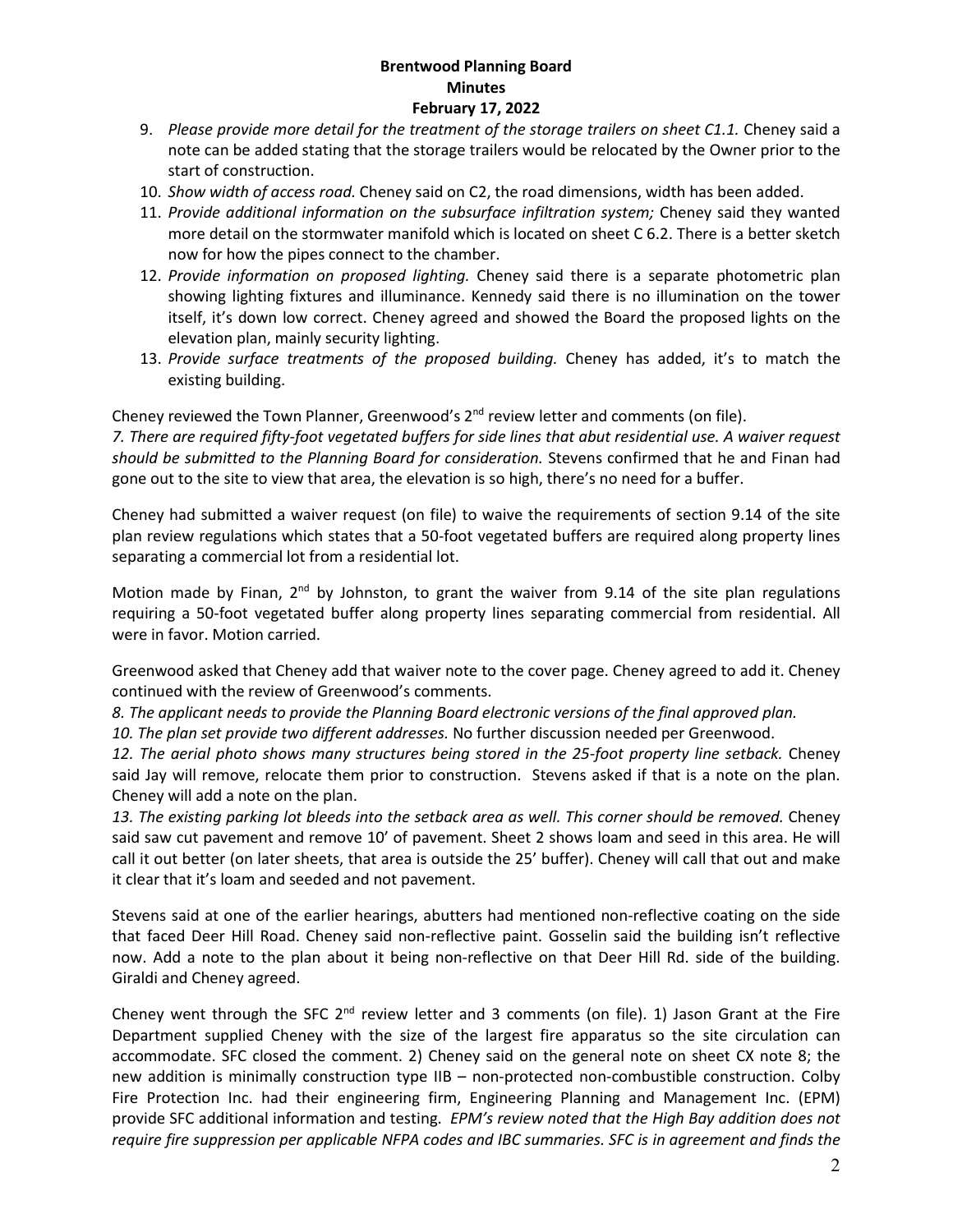*response acceptable. The existing fire suppression system for the building is a dedicated single use direct feed from an on-site well supplied by the aquifer and fire pump. The fire pump is routinely tested by Skaff Cryogenics fire suppression contractor, John L. Carter Sprinkler Company, Inc., (Carter) to which the latest test reports are attached for reference.* All of SFC's comments were satisfied.

Stevens said we just ask for a note on the plan that the construction comply with NFPA codes. Cheney will add that note.

Stevens asked about the bond estimate regarding the cost of the building, not usually bonded. Greenwood agreed, it's not required; typically, it's roadways, stormwater management etc. Cheney said one of their engineers included the construction. The Board discussed the bond estimate of \$510,000. Remove all but Erosion & Sediment Control (\$15,402.69) and Stormwater & Drainage (\$57,529.10). Bond amount in the form of a letter of credit or cash bond to the Town would be **\$72,931.79**, no contingency. Stevens said until all work is completed, they won't get that back.

Motion by Stevens, 2<sup>nd</sup> by Johnston, to reduce the recommended bond estimate to include only the Erosion & Sediment Control (\$15,402.69) and Stormwater & Drainage (\$57,529.10) portions for a bond amount of \$72,931.79. All were in favor. Motion carried.

Cheney has sent the additional line to be added to the covenants regarding the Town having the ability to access the site to Chart for review. Greenwood confirmed that a stormwater management report just needs to be on the site, it doesn't need to be submitted to the Town annually; it doesn't need to be a condition of approval.

The Board reviewed the conditions for a 120-day approval to June 17, 2022:

- Add the waiver note to the cover page. Greenwood added that the note should also be shown on the overall site plan and on a recordable sheet.
- Add a note to the plan about the high bay being non-reflective on the Deer Hill Rd. side of the building.
- Add a note to the plan about structures that are stored in the 25-foot property line setback to be removed prior to construction; nothing stored in the 25' buffer.
- Add a note to the plan about standard NFPA requirements.
- Receipt of a copy of the recorded Stormwater covenants for the file with the additional line recommended by Town counsel about the Town accessing the property if necessary (on file).
- All bonds in place prior to the mylar being signed for erosion control and drainage for an amount of \$72,931.19; cash bond or LOC.
- Provide \$2,500 for escrow for future inspections, replenished as necessary & a pre-construction meeting with TEC is required per subdivision/site plan regs. prior to any construction taking place on the site.
- **IMPACT FREE Block on the plan with number of lots (1) and impact fee amount of \$3,484.00.** 
	- o *(80 x 65 sq. ft. building = 5,200 sq. ft (high bay & low bay) x .67 cents = \$3,484.00).*
- Final full plan set (2 paper copies) and final plan set on removable electronic media.

Motion made by Kennedy, 2<sup>nd</sup> by Johnston, to grant a 120-day conditional approval for the Skaff/Chart Industries site plan proposal to June 17, 2022, with the conditions noted above. All were in favor. Motion carried. The Board thanked them for a great presentation and detailed plans.

Kennedy and Greenwood discussed the aerial plan and thought it may be a good idea to incorporate that into the site plan regulations at some point. Cheney said Doucet Survey had used an aerial drone.